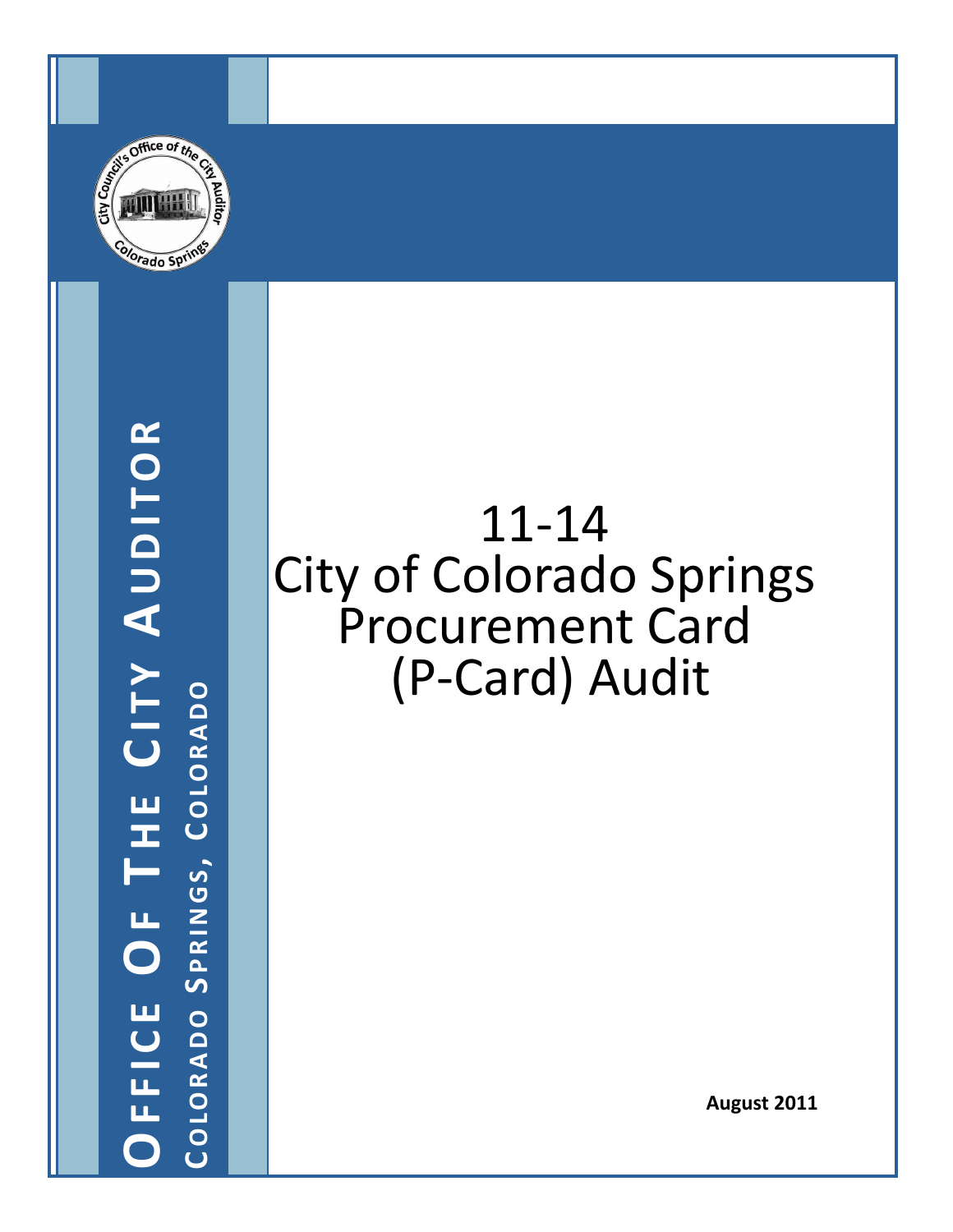

### **OFFICE OF T H E CITY AUDITOR COLORADO S PRINGS , COLORADO**

# 11‐14 City Procurement Card Audit

August 2011

#### *Purpose*

To evaluate the effectiveness of internal controls related to the City's Purchasing Card (P‐Card) program and determine compliance with City policies and procedures.

#### *Highlights*

The City's P‐Card program was administered by the Accounts Payable Unit (A/P). However, managers in user departments were responsible for key internal controls over P‐card purchases such as reviewing reconciliations and receipts to ensure purchases complied with City policy. P-card usage for 2009 encompassed 30,000 transactions and \$13 million.

The A/P, which reports to City Procurement Services audited a sample of P‐ card transactions. These audits are a key control over the process. The possibility of being audited increases the compliance commitment by employees and approving managers.

During this audit period, A/P reviewed for unusual transactions and conducted numerous regular audits of statement reconciliations for the first half of 2009. These controls provided a good control environment around all P‐Card Purchases. However, in July 2009, A/P stopped the regular audits of statement reconciliations. While we did not identify any major violation of P‐Card policies in our review, the internal control was weakened when the audits of statement reconciliations were curtailed. We have included three recommendations to strengthen internal controls. City Management has indicated they have either implemented or will develop a timeline to implement our recommendations.

#### *Management Response*

Management agreed with our recommendations. City Management has indicated they have either implemented or will develop a timeline to implement our recommendations. The complete responses can be found in the body of the detailed report.

#### *Recommendations*

1) Statement reconciliations for P‐cards used by the Accounts Payable Unit (A/P) should be reviewed and approved by someone outside of A/P in addition to the internal review process in place. This review has been implemented.

2) A/P should revise their audit and administrative procedures to increase effectiveness and enhance internal controls.

3) Reports of charges on P‐ Cards should be forwarded to all cost center managers to ensure they are aware of statements that need to be reviewed and approved.

See Observations, Recommendations, and Responses section of this report for more details.

**City Council's Office of the City Auditor City Hall 107 North Nevada Ave. Suite 200 Mail Code 1542 Colorado Springs CO 80901‐1575 Tel 719‐385‐5991 Fax 719‐385‐5699 Reporting Hotline 719‐385‐2387**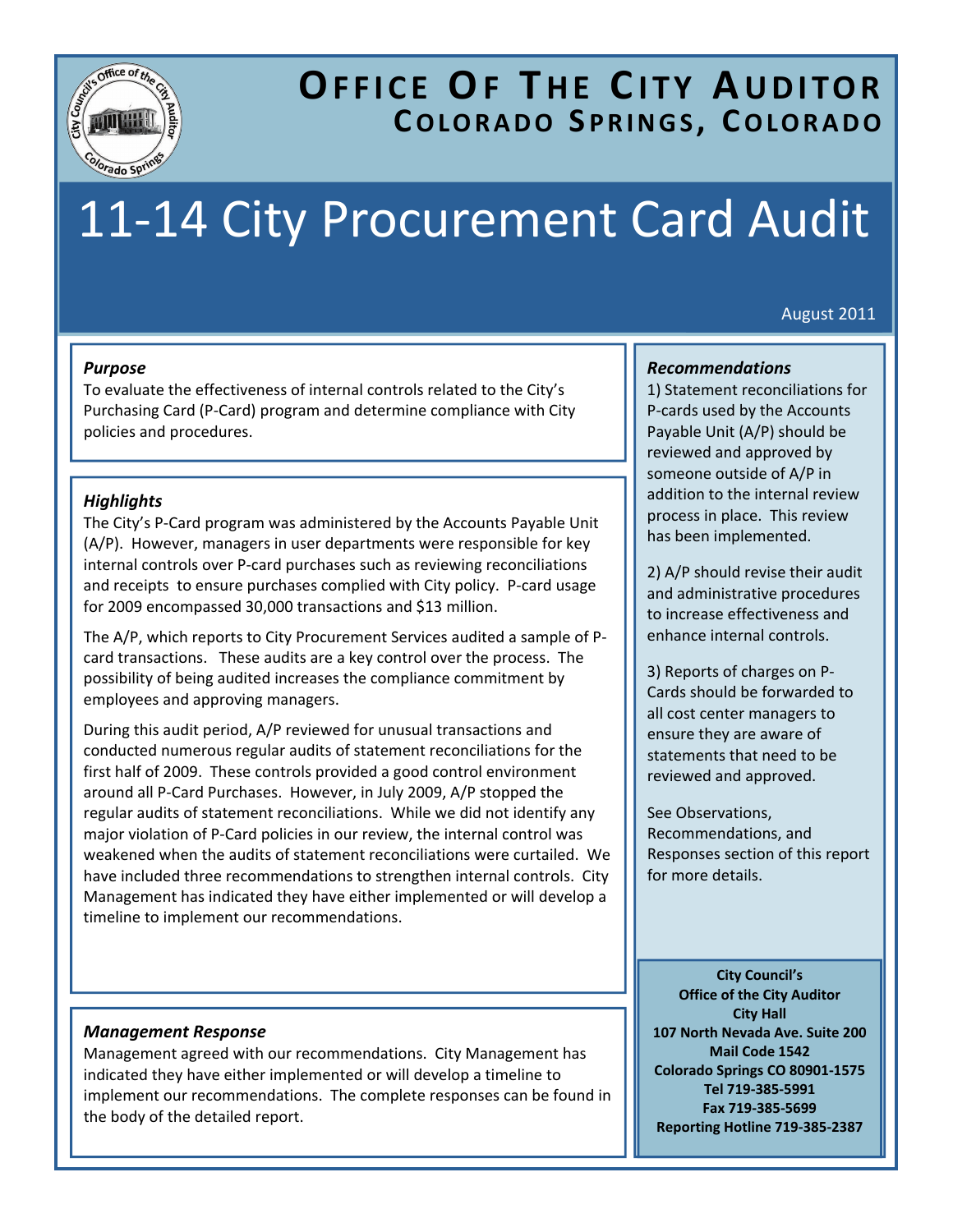

## **OFFICE OF THE CITY AUDITOR PUBLIC REPORT**

Date: August 15, 2011

To: President of Council Hente, President Pro Tem Martin, and Members of City Council

Re: 11‐14 City Procurement Card Audit

We performed an audit of the City of Colorado Springs Procurement Card (P-Card) program. The audit was performed for the period January 1 through December 31, 2009.

The purpose of the audit was to evaluate the adequacy of the control environment as it relates to P‐ Card purchases and to determine that expenditures were being made in accordance with approved policies and procedures.

During the audit period, transaction limits over P‐Card purchases were increased. This change placed more responsibility on department managers to review P‐Card transactions and ensure employees are complying with both P‐Card policies and procedures and with City Contracting procedures.

For the sample of transactions we reviewed, we noted error rates that were not significant. Because Accounts Payable reviews for unusual transactions and, prior to July, 2009, conducted reviews of statement reconciliations, we believe the risk of significant weakness in internal controls during our audit period was relatively low. We noted that curtailing audits of statement reconciliations weakened the control environment. We have included three recommendations to strengthen internal controls. Management has indicated they have either implemented or will develop a timeline to implement our recommendations.

As always, feel free to contact me if you have any questions.

Sincerely,

 $\sim$ / esta

Denny Nester City Auditor MBA, CPA, CIA, CGFM, CFE, CGAP

Cc: Mayor Steve Bach Steve Cox, Chief of Staff Kara Skinner, Fiscal Planning Manager Curt DeCapite, Procurement Services Manager Patti McFarland, Accounts Payable Supervisor

> **City Council's Office of the City Auditor City Hall 107 North Nevada Avenue Suite 200 Mail Code 1542 Colorado Springs CO 80901‐1575 Tel 719‐385‐5991 Fax 719‐385‐5699 Reporting Hotline 719‐385‐2387 www.SpringsGov.com/OCA**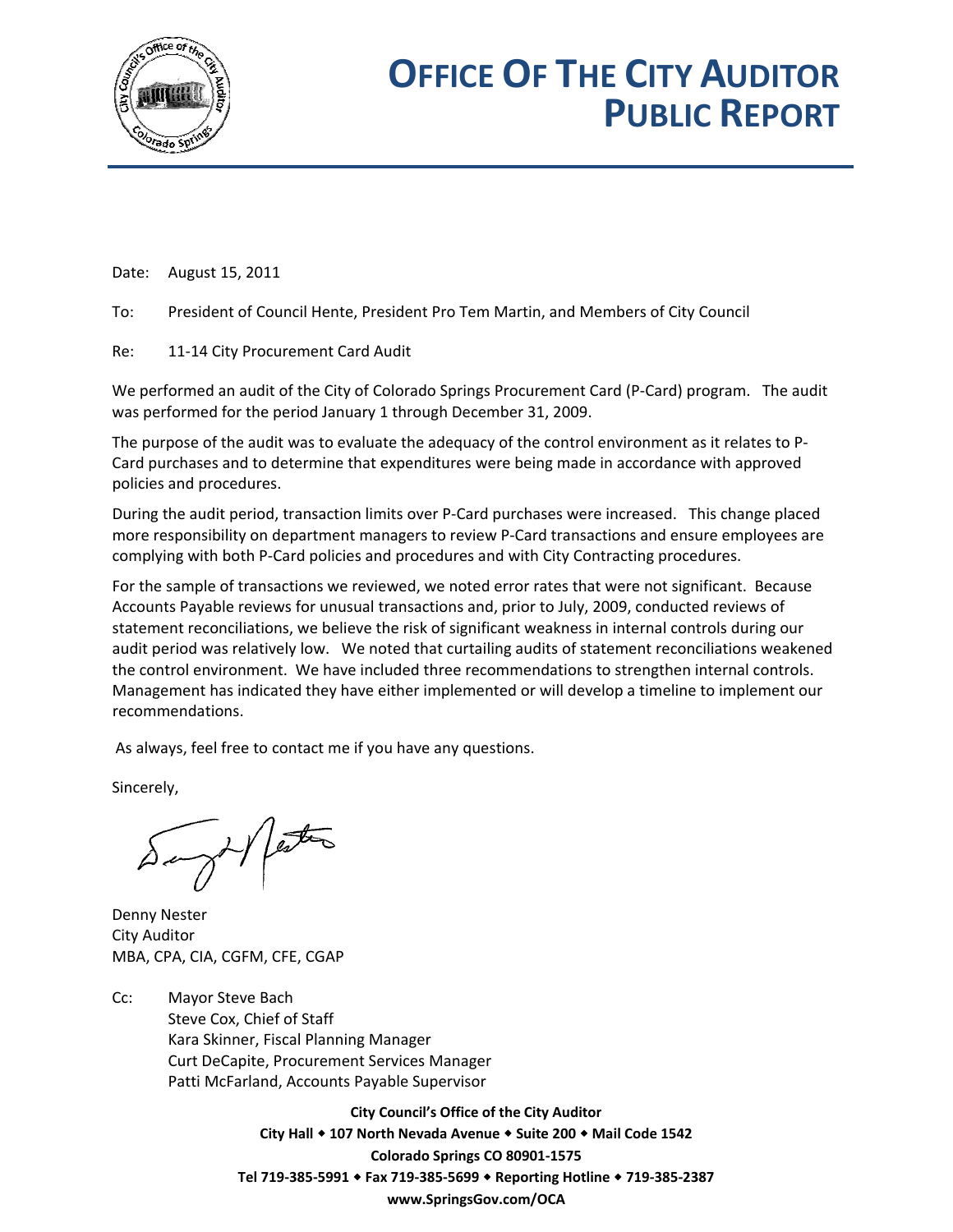### **City Procurement Card Review** Office of the City Auditor

| $\textbf{Scope} \textit{ \textbf{} \textbf{} \textbf{} \textbf{} \textbf{} \textbf{} \textbf{} \textbf{} \textbf{} \textbf{} \textbf{} \textbf{} \textbf{} \textbf{} \textbf{} \textbf{} \textbf{} \textbf{} \textbf{} \textbf{} \textbf{} \textbf{} \textbf{} \textbf{} \textbf{} \textbf{} \textbf{} \textbf{} \textbf{} \textbf{} \textbf{} \textbf{} \textbf{} \textbf{} \textbf{}$ |
|-----------------------------------------------------------------------------------------------------------------------------------------------------------------------------------------------------------------------------------------------------------------------------------------------------------------------------------------------------------------------------------------|
|                                                                                                                                                                                                                                                                                                                                                                                         |
|                                                                                                                                                                                                                                                                                                                                                                                         |
|                                                                                                                                                                                                                                                                                                                                                                                         |
|                                                                                                                                                                                                                                                                                                                                                                                         |
| Observation 1 - Purchase Card statement reconciliations for cards used by Accounts Payable should be reviewed                                                                                                                                                                                                                                                                           |
| Observation 2 - Accounts Payable should revise current audit and administrative procedures to increase the                                                                                                                                                                                                                                                                              |
| Observation 3 - A report of all charges on procurement cards for each cost center should be utilized by the                                                                                                                                                                                                                                                                             |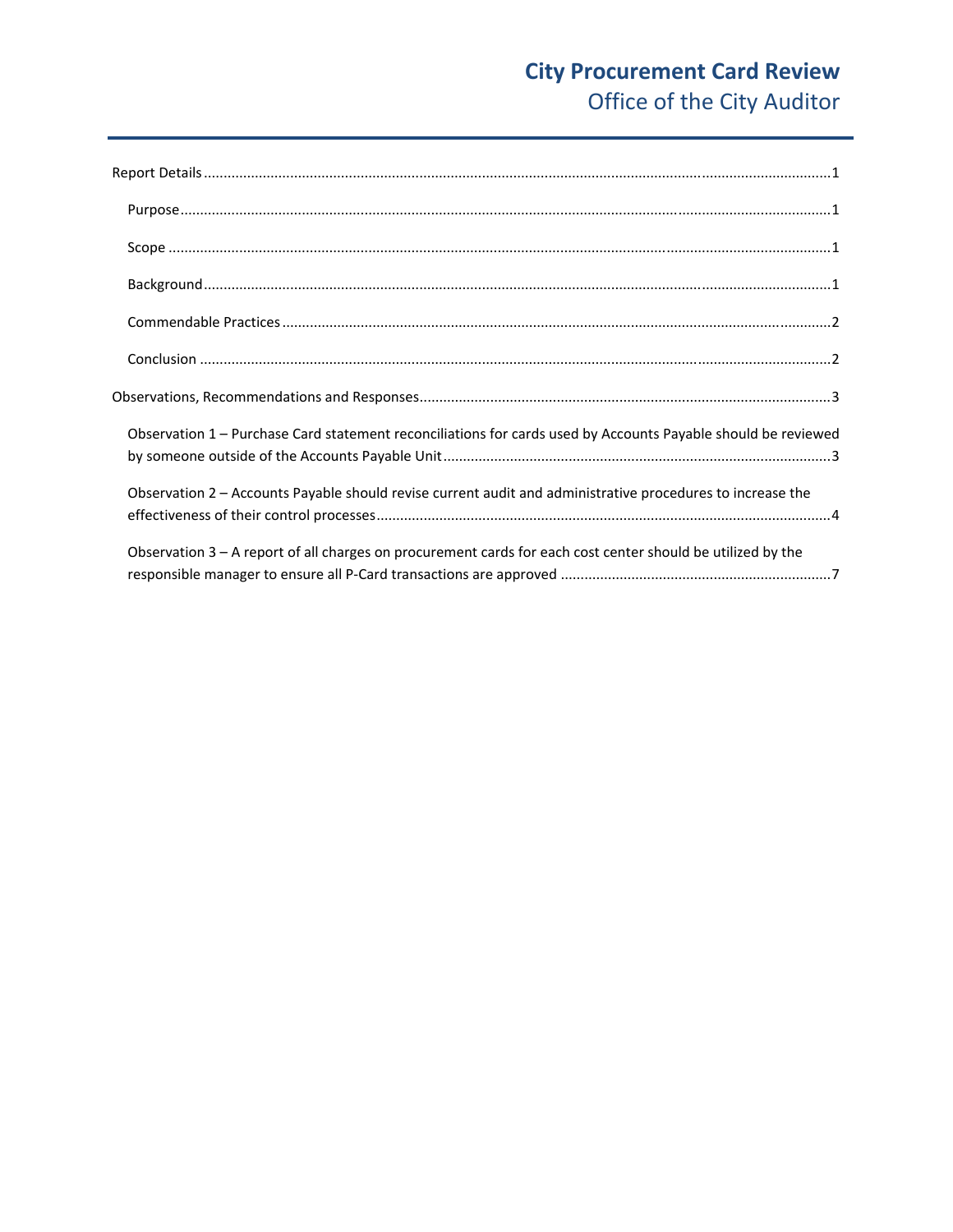#### <span id="page-4-0"></span>**REPORT DETAILS**

#### PURPOSE

To evaluate the effectiveness of internal controls related to the City's Purchasing Card (P‐Card) program and determine compliance with City policies and procedures.

#### SCOPE

We performed an audit of the City's P-Card program for the period beginning January 1, 2009 through December 31, 2009. During the audit period, the City utilized P‐Cards to complete approximately 30,000 purchases totaling \$13,008,554. At the time of our review, there were 714 active cardholders. The purpose of the audit was to examine the existing accounting procedures and internal control measures and determine if P-Card use was in compliance with applicable policies and procedures.

#### BACKGROUND

The City P‐Card program has been in place since 1996. The City participates in a P‐Card consortium comprised of the City of Colorado Springs, Colorado Springs Utilities, and El Paso County, the City of Manitou Springs as well as a few smaller governmental agencies to combine purchasing volume. By combining purchasing volume, the City received a rebate of approximately \$154,000 for 2009 P‐Card purchases. The Accounts Payable Unit (A/P), which reports to City Procurement Services Division, was responsible for administering the P‐Card program. In addition, the City paid no annual fee per P‐Card and had no liability for fraud.

Effective April, 2009, City Procurement Services increased the per‐transaction and monthly credit limits allowable under the P‐Card program. This policy change coincided with increases in the dollar amounts over which competition and formal bids are required, and allowed the City to maximize the rebate on purchases under the P‐Card program.

City employees must have completed training on policies and procedures over the P‐Card program prior to being issued a procurement card. Additionally, employees completed an application requiring manager approval, and signed an agreement that they would comply with City P-Card policies and procedures.

Under the City's P-Card procedures, monthly statements were sent to cardholders, who were to attach receipts to the statement, reconcile all charges, and obtain manager approval on the reconciliation. The statement was then retained in the user department.

As part of our review, we reviewed statement reconciliation, support and approvals related to 30 sample statements. Additionally, we reviewed for potential unusual transactions and obtained explanation and support for 19 additional transactions. For the sample of transactions reviewed, we noted error rates that were not significant.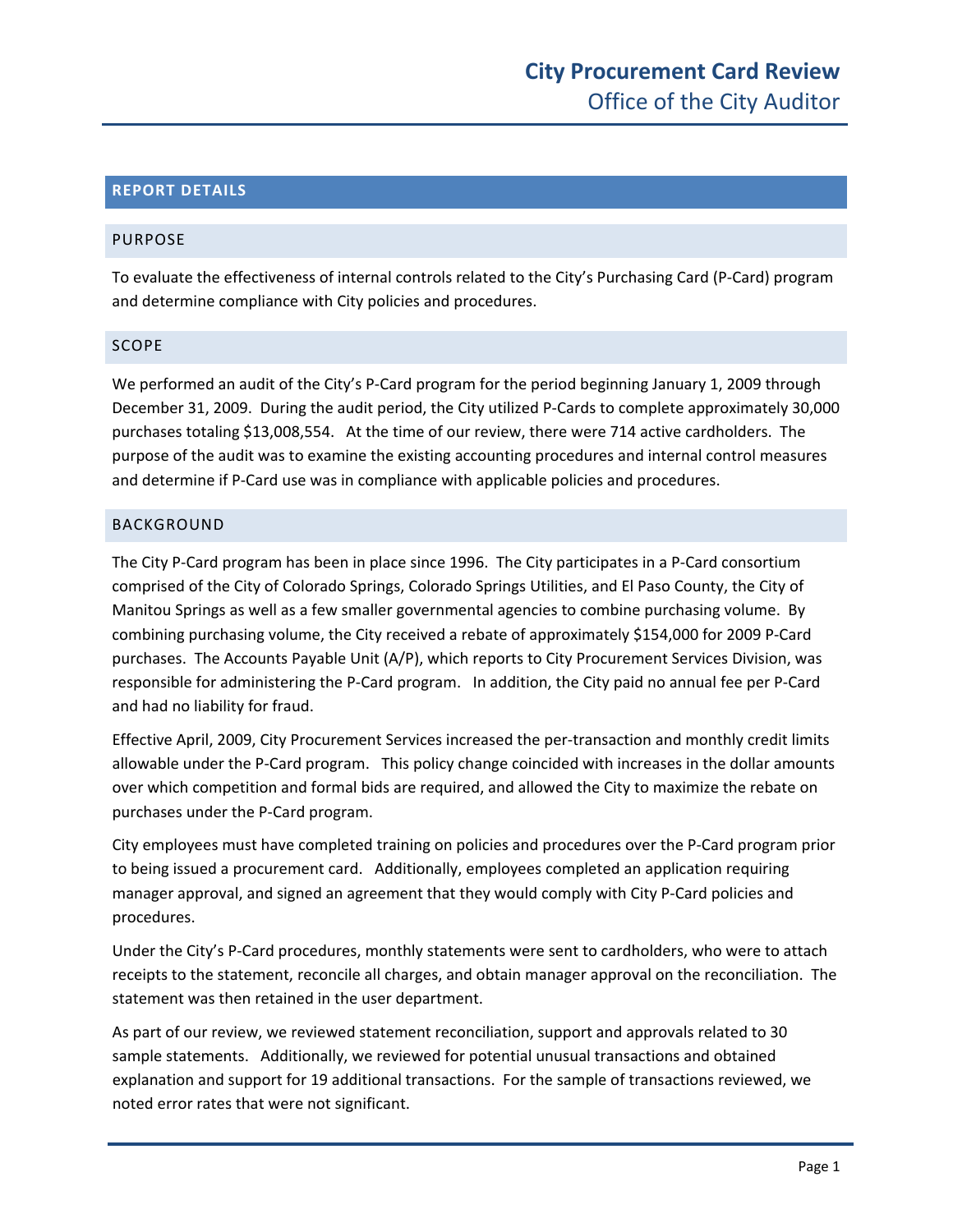<span id="page-5-0"></span>During the course of our audit, we identified areas where we believe internal controls can be strengthened. These areas are listed on the pages that follow.

#### COMMENDABLE PRACTICES

A/P, which reports to City Procurement Services, provides oversight to the P‐Card program. Although the level of oversight has varied due to reduced staffing and decentralization of purchasing activity, A/P staff exhibited a commitment to P‐Card policy compliance and education. This commitment was evidenced, for example, by their implementation of some of our recommendations prior to the issuance of this report.

#### CONCLUSION

As noted in the background section of this report, the City's P‐Card program was coordinated and administered by A/P; however, managers in user departments were responsible for implementation of key internal controls over P-Card purchases. Department managers were responsible to ensure that all cardholder statements were reconciled, included all receipts, and that P‐Card purchases complied with City policy.

During this audit period, A/P reviewed for unusual transactions and conducted numerous regular audits of statement reconciliations for the first half of 2009. These controls provided a good control environment around all P-Card purchases. However, in July 2009, A/P stopped the regular audits of statement reconciliations. While we did not identify any major violation of P-Card policies in our review, we believe the internal control was weakened when the audit of statement reconciliations were curtailed. We have included three recommendations to strengthen internal controls. City management has indicated they have either implemented or will develop a timeline to implement our recommendations.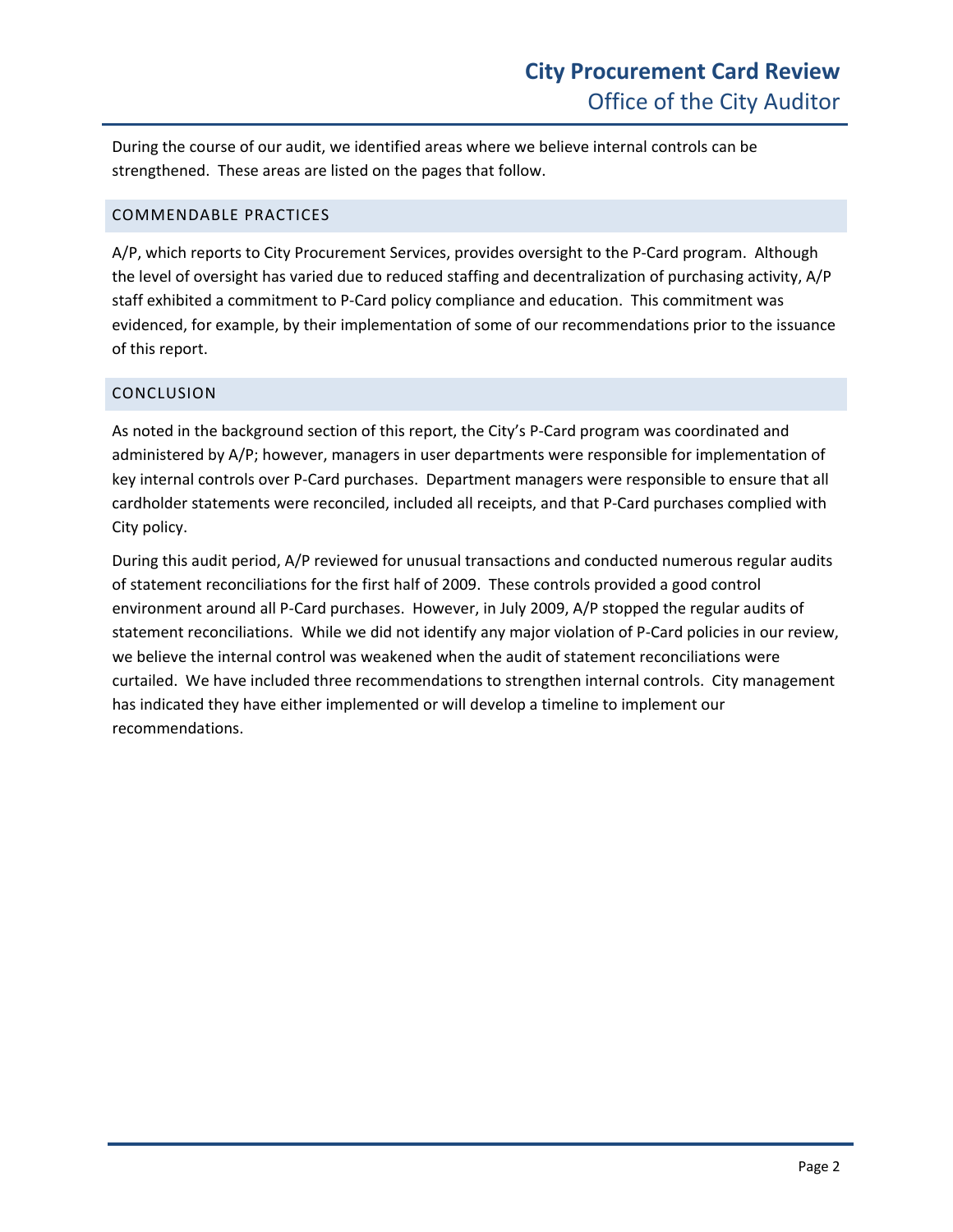#### <span id="page-6-0"></span>**OBSERVATIONS, RECOMMENDATIONS AND RESPONSES**

#### OBSERVATION 1 – PURCHASE CARD STATEMENT RECONCILIATIONS FOR CARDS USED BY ACCOUNTS PAYABLE SHOULD BE REVIEWED BY SOMEONE OUTSIDE OF THE ACCOUNTS PAYABLE UNIT

The City's Accounts Payable Unit (A/P) made payments to certain vendors using P‐Cards assigned to A/P. This process was in place to increase the amount of the rebate earned by the City under the P‐Card program. Invoices such as lease or software maintenance agreement were approved as required by policy in operating departments, and then forwarded to A/P for payment via charges to the P‐Cards assigned to A/P. A/P was responsible for assigning the account to which the expenditure was charged and for reconciling the P-Card statement. The limits on these cards were \$1 million to \$1.5 million per transaction.

This procedure was intended to maximize the City's rebate on high dollar invoices where the vendor accepted credit card payment. A/P had an internal review process in place that included the A/P Supervisor's review of reconciliations for these cards.

However, during our audit period, no one outside of A/P reviewed the statement. The risk of improper charges made by A/P was deemed to be mitigated by the possibility of detection by the user department in their review of cost center expenditure reports.

#### AUDITOR'S RECOMMENDATION

We recommend a manager other than the A/P Supervisor review and approve the reconciliation for credit cards assigned to A/P.

We understand that subsequent to our review and prior to the issuance of this report, the City Procurement Services Manager began reviewing and approving the card reconciliations.

#### CITY OF COLORADO SPRINGS RESPONSE

The City's Procurement Services Manager continues to review and approve reconciliations for credits cards assigned to Accounts Payable staff.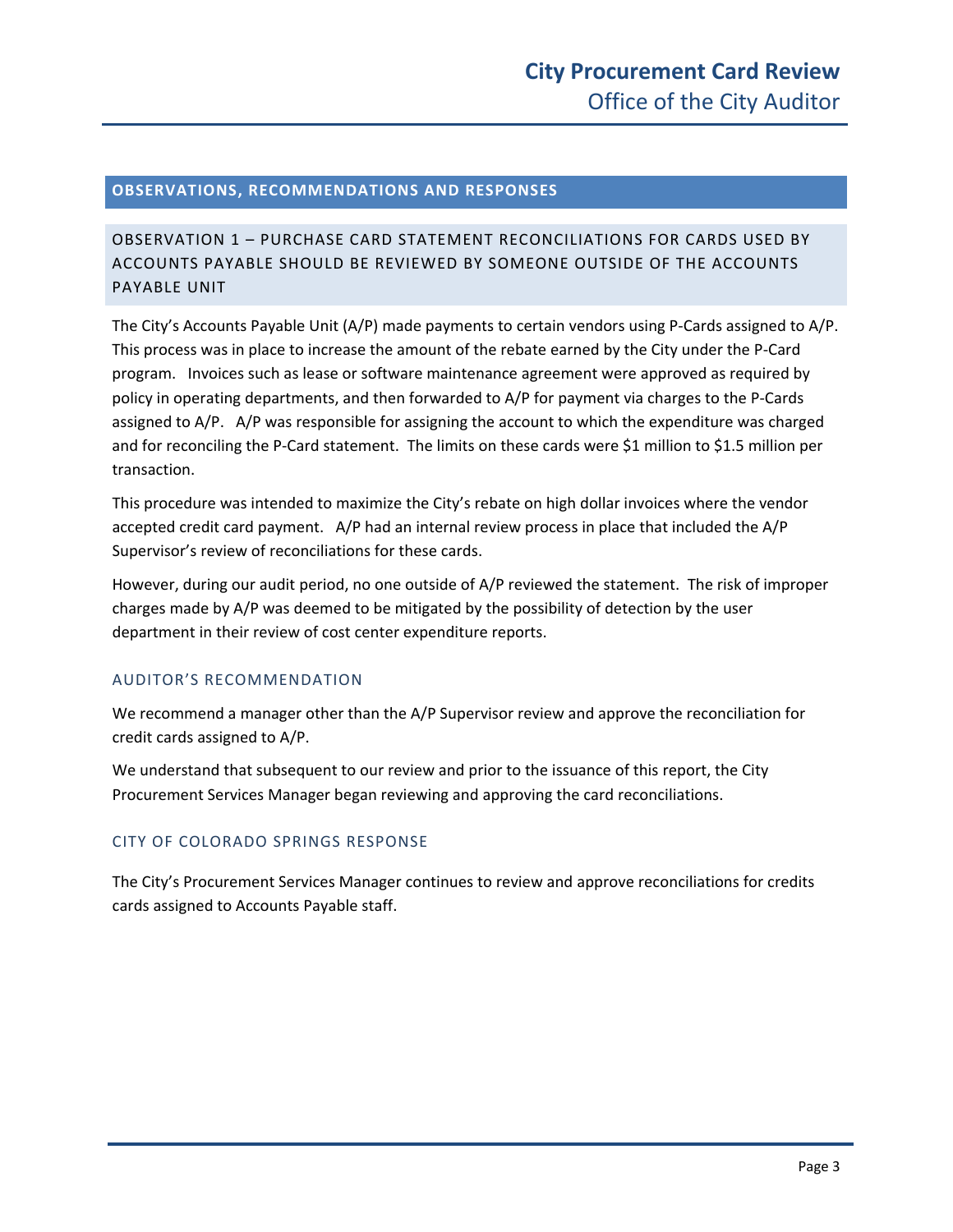#### <span id="page-7-0"></span>OBSERVATION 2 – ACCOUNTS PAYABLE SHOULD REVISE CURRENT AUDIT AND ADMINISTRATIVE PROCEDURES TO INCREASE THE EFFECTIVENESS OF THEIR CONTROL PROCESSES

P‐Card usage, audits and transaction reviews: Under the P‐Card program, users receive and agree statements to receipts, which were attached and forwarded to a manager for approval. The P‐Card statements were then retained in the user department.

During our review period, A/P and Procurement Services staff levels were reduced. For this reason and to increase rebate earnings on purchases, P-Card limits were increased from \$5,000 to \$10,000 per transaction with a limit of \$50,000 per month. At the same time, the amounts over which informal quotes and formal competition (bids) were required, were raised from \$5,000 to \$19,999 and from \$50,000 to \$199,999, respectively.

Additionally, the Procurement Services Manager has approved increased card limits for seven cards over the above thresholds. Three of these cards were used by A/P for payment purposes and have limits of \$1 million to \$1.5 million per transaction, and the remainder were assigned to employees in user departments (per transaction limits of \$20,000‐\$50,000 and monthly limits of \$75,000‐\$250,000). These limits were raised to increase the rebate obtained. These higher limits were granted by the Procurement Services Manager in instances in which the risk of non‐compliance was deemed low. Therefore, under the new policies significantly more City dollars would be disbursed using P‐Cards.

Prior to July, 2009, A/P audited a sample of statements to ensure all receipts were attached and the appropriate manager approved the statement. From July, 2009 to July, 2010 A/P was directed to curtail audits and review only mass transaction data listings for unusual items, which were then researched with the user department. Significant staff reductions in A/P also took place during this time period. However, given the increases in card limits as well as the increased responsibility for vendor selection in the user departments, we contend A/P's audit of cardholder statement should not have been curtailed. The Office of the City Auditor believes that audits of cardholder statement reconciliations can be reduced from the previous levels, where the objective was to audit one statement per cardholder per year. However, knowing there is a possibility of being audited usually increases user compliance.

P‐Card transaction error tracking: The P‐Card policy indicated that disciplinary action may be taken if the cardholder does not comply with City policies and procedures. However, there was no formal policy indicating the number of errors after which disciplinary action would be taken. Under the process in place, errors were brought to the attention of the user department manager and if significant, to the Financial Services Director for resolution. Error related email correspondence was retained by the A/P Supervisor, but a centralized tracking spreadsheet of errors was not maintained. Also, A/P did not prepare annual reports of audit findings for user departments or Finance Department management summarizing all errors noted.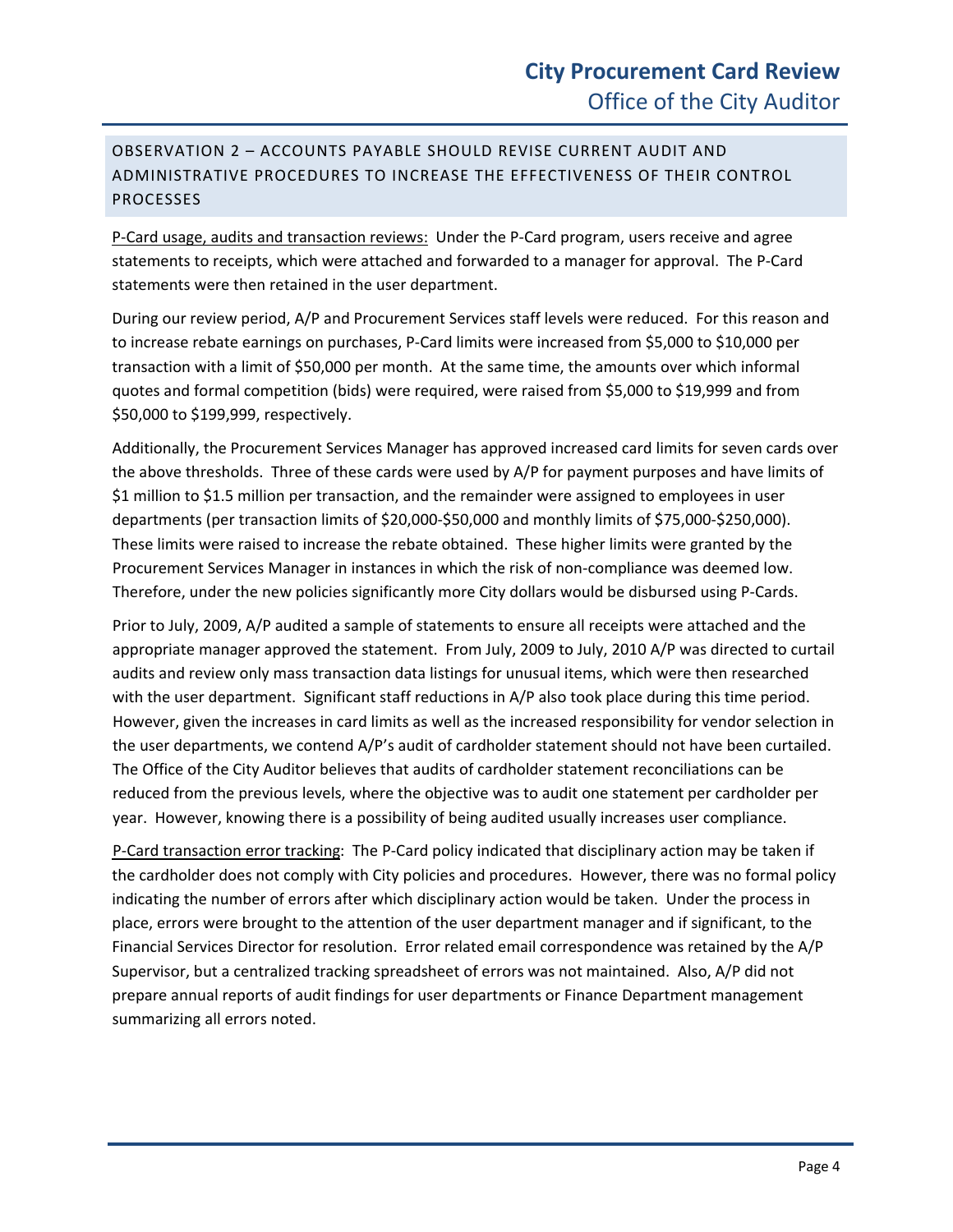Automated Review: A/P did not utilize an automated process to assist in the identification of charges to blocked merchant category codes or duplicate transactions, or charges to cards of terminated employees. Use of automation could also assist with identification of possible splitting of charges to avoid transaction limits. Using automation is a cost efficient method for reviewing transaction data.

#### AUDITOR'S RECOMMENDATION

We recommend the following:

- 1. The P-Card audits should include reviews of statements with all receipts, to ensure the key controls of reconciliation and approvals are in place in the user department. The volume and timing of these audits should be balanced with competing priorities and related risk for the maximum cost benefit.
- 2. A/P should enhance P-Card error tracking and reporting to include:
	- Compilation of a centralized error tracking spreadsheet by user and reviewer
	- Audit user departments with a higher error rate and higher card limits more frequently
	- A/P's audit results should be summarized and formally reported to management
	- Consider formalizing the process followed in cases of non‐compliance
- 3. City Procurement Services should consider implementation of an automated process to help identify instances of possible errors or non-compliance with policies and procedures.

#### CITY OF COLORADO SPRINGS RESPONSE

- 1. Staff Response: Department Directors, Division Managers and Supervisors are responsible for ensuring that all P‐card expenditures are appropriate and that all of their employees adhere to the Visa Policies, including timely reconciliation and approval of credit card statements. The AP Supervisor will audit at a minimum a small sampling of P‐Card statements each year. However, following previous audits, it was determined that a greater focus should be placed on daily monitoring of P‐card transactions for unusual activity in order to more readily detect problems.
- 2. Accounts Payable should include in error tracking and reporting:
	- Compilation of a centralized error tracking spreadsheet by user and reviewer Staff Response: The AP Supervisor will compile a summary report of the review efforts.
	- Audit user departments with a higher error rate and higher card limits more frequently Staff Response: Daily activity is monitored as well as higher card limits and higher transactions and AP will continue to do so.
	- Account's Payable's audit results should be summarized and formally reported to senior management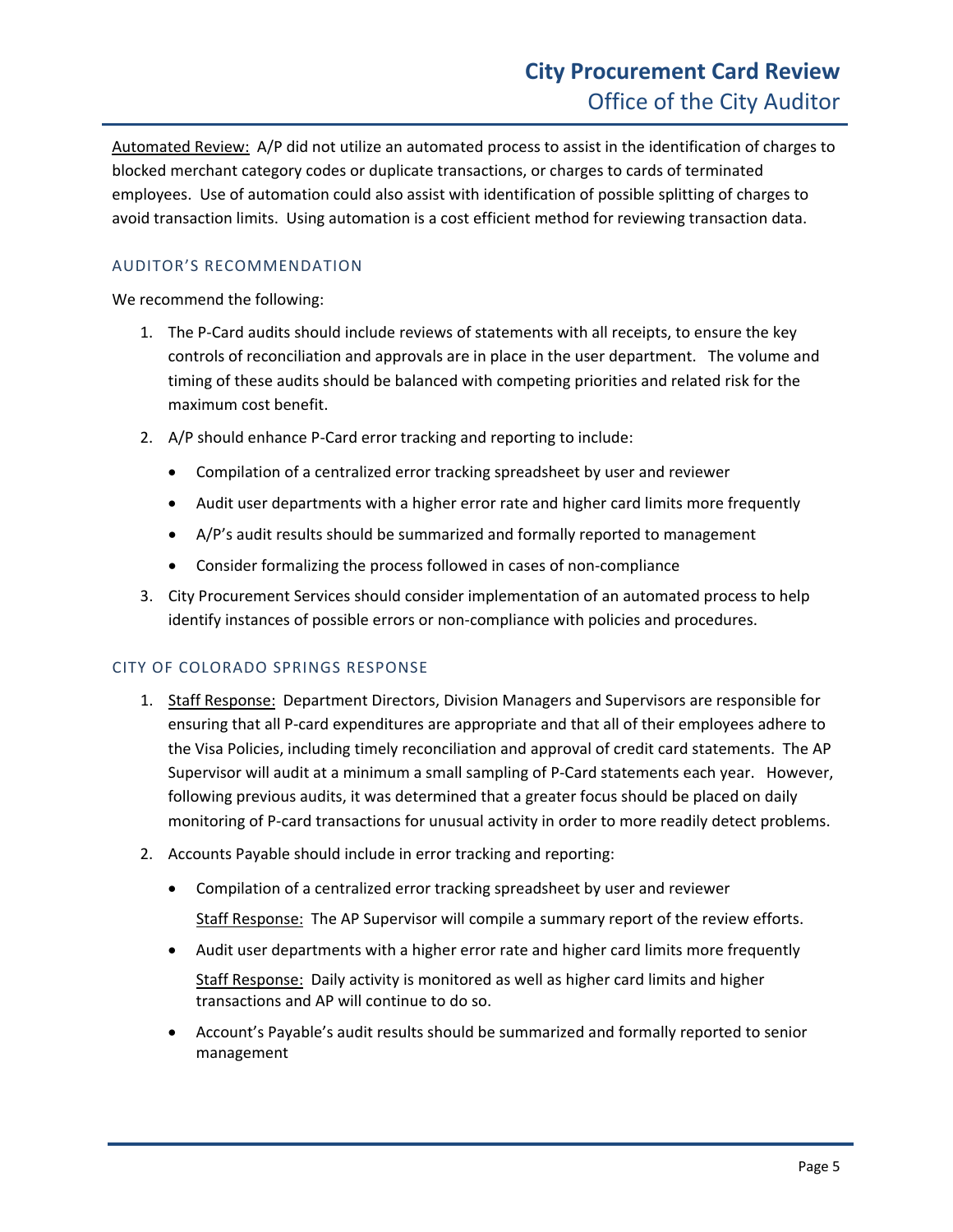Staff Response: AP has and will continue to monitor daily P-card activity. Any indication of P‐card abuse will be reported to appropriate management. The reporting of inappropriate activity is outlined below.

• Consider formalizing the process followed in cases of non‐compliance

Staff Response: A process is in place to address non‐compliance cases. That process includes notification of the impacted Department Director as well as the Procurement Services Manager and the Financial and Administrative Services Director. This process will be added to the Visa Policies. As outlined in the Visa policies, consequences ranging from suspension of cards to termination of employment will be invoked for improper use of the program. AP will continue to monitor and enforce compliance as necessary.

• City Procurement Services should consider implementation of an automated process to help identify instances of possible errors or non‐compliance with policies and procedures.

Staff Response: Review of P-card expenditures has been conducted through "Access-on-Line", an on-line reporting tool. In addition, a new audit tool will be available on "Access on-Line" effective the fourth quarter of 2011 that will enhance this review process. Once this tool is in place, staff will review its capabilities, and to the extent available, automate additional monitoring processes.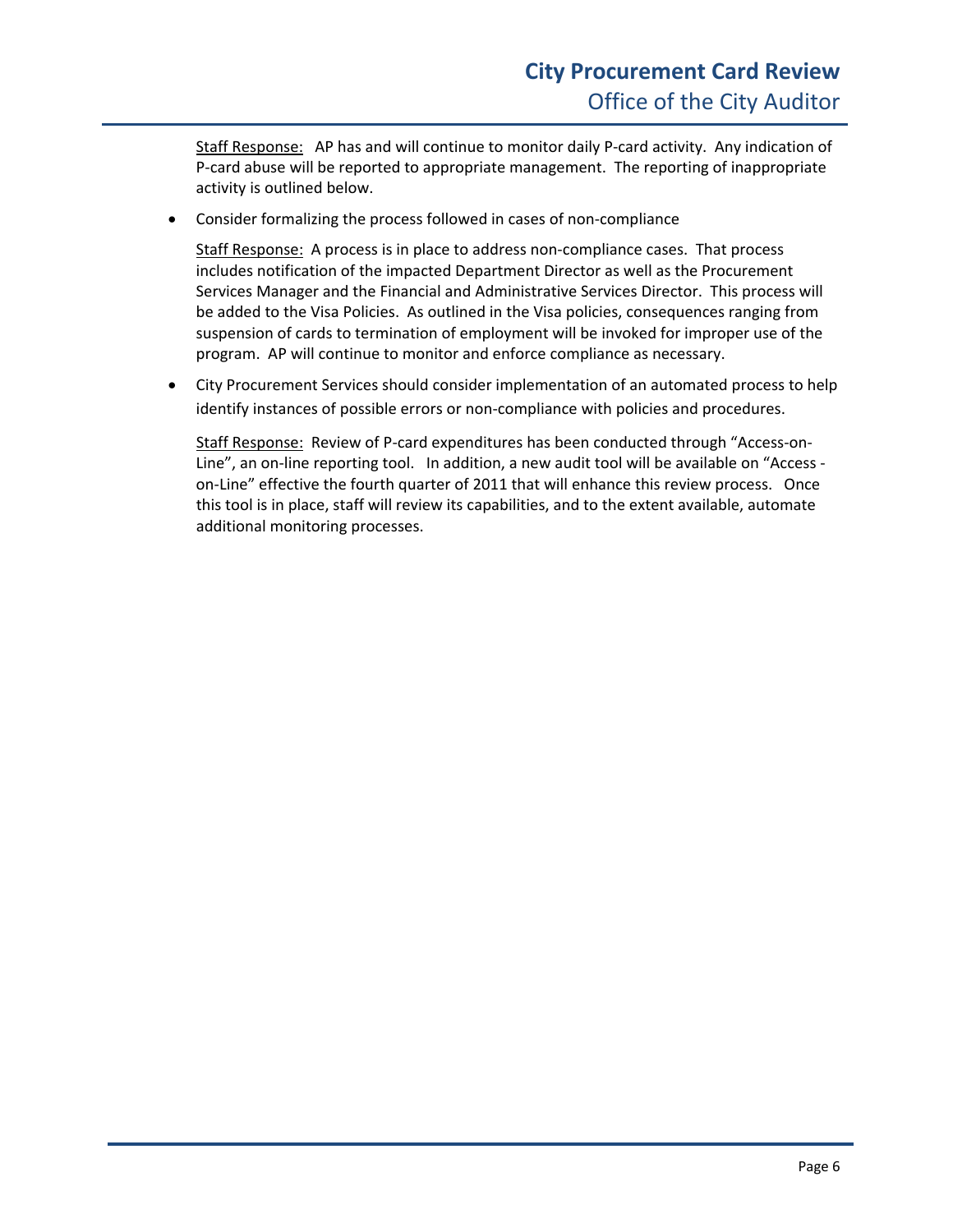#### <span id="page-10-0"></span>OBSERVATION 3 – A REPORT OF ALL CHARGES ON P‐CARDS FOR EACH COST CENTER SHOULD BE UTILIZED BY THE RESPONSIBLE MANAGER TO ENSURE ALL P‐CARD TRANSACTIONS ARE APPROVED

Approval of P‐Card transactions through review and approval of statements occurs after the purchase has been made and requires employee compliance to submit receipts. Although P‐Card transactions were recorded as cost center expenditures, detail reports would have to be generated by each cost center to isolate all employees that had charges for the month.

Monthly, Accounts Payable forwarded a report of all P‐Card transactions to the P‐Card administrator or the responsible manager for five of the larger cost centers. This report was available to these five cost centers to determine which employees had charges for the month and should submit reconciliations for approval. This process was not in place for the remaining cost centers.

A monthly report of all P‐Card purchases for all employees in a manager's department would help ensure employee's receipts and statements are received and transactions are authorized. It is otherwise possible for an improper P‐Card purchase to be made by an employee that would not be detected.

#### AUDITOR'S RECOMMENDATION

We recommend P-Card transaction reports be developed for all managers in all cost centers to ensure all statements are reconciled, reviewed, and approved. Policies should be developed to document management responsibility to verify all P‐Card transactions were authorized. Report generation should be automated to minimize time required of Accounts Payable staff.

#### CITY OF COLORADO SPRINGS RESPONSE

The Accounts Payable Supervisor will develop reports for managers to actively examine via "Access-on-Line" and review weekly, monthly, or as agreed upon. However, the most effective review is timely statement reconciliations by each department manager and supervisor.